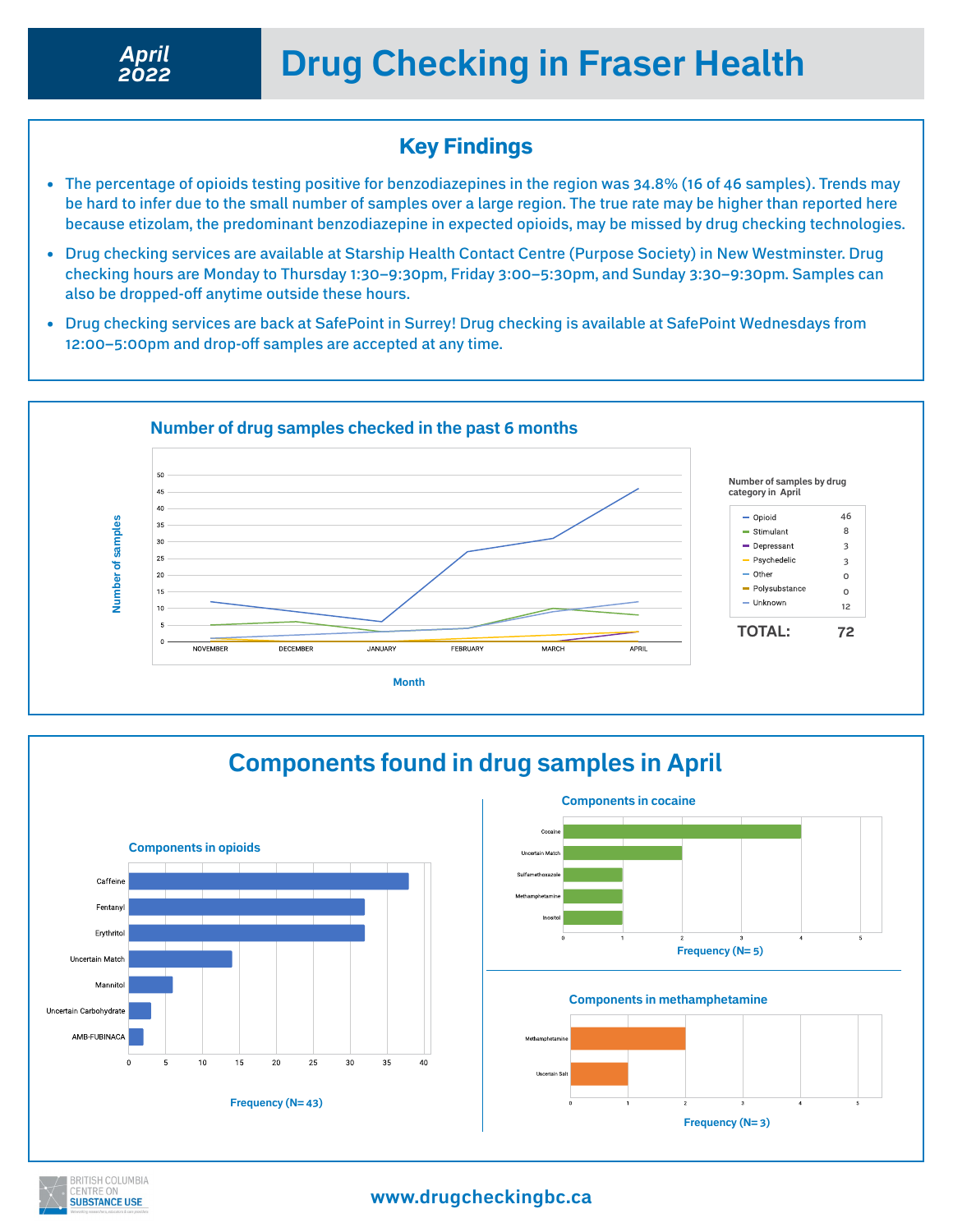# **Drug Checking in Fraser Health** *April*



*2022*

**Strip No alerts from Fraser Health partners this month**

**For information about current substances in the Fraser Health region: [overdose@fraserhealth.ca](http://overdose@fraserhealth.ca)**



During the month of April, **34.8%** of expected opioid samples tested positive for benzodiazepines using test strips in our partner site in Fraser Health **(16 samples of 46 checked)**. Opioid samples are checked for benzodiazepine-positivity using BTNX test strips and the FTIR spectrometer. The results presented here are derived from both of these technologies and are presumptive until confirmed by a laboratory.